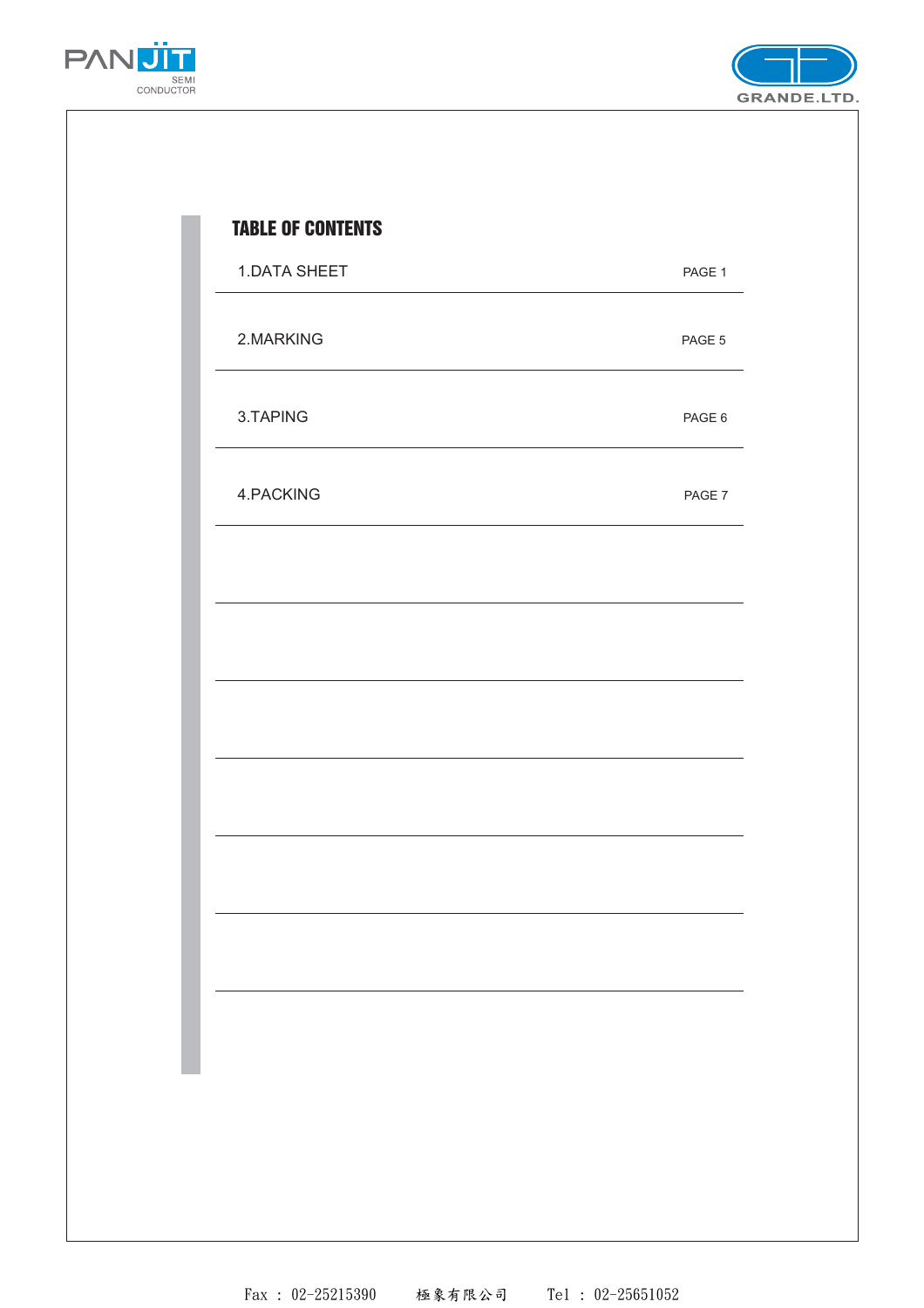



## **1.DAT SHEET**

### **GDZJ2.0~GDZJ56**



T/B - 5K per horiz. tape & Ammo box

#### **MAXIMUM RATINGS AND ELECTRICAL CHARACTERISTICS**

| Param eter                           | Symbol   | Value           | Units        |
|--------------------------------------|----------|-----------------|--------------|
| PowerD issipation at Tam $b = 25$ °C | $P$ TO T | 500             | m W          |
| Junction Tem perature                | Tл       | 175             | $^{\circ}$ C |
| Storage Tem perature Range           | Ts       | $-65$ to $+175$ | $^{\circ}$ C |

Vald provided that hads at adistance of 10mm from case are keptatam bient temperature.

| Parameter                                                                                                                                                                                                                     | Symbol | M in.                    | Typ. | Max.           | Units  |  |  |  |  |  |
|-------------------------------------------------------------------------------------------------------------------------------------------------------------------------------------------------------------------------------|--------|--------------------------|------|----------------|--------|--|--|--|--|--|
| Them alResistance Junction to Am bient Air                                                                                                                                                                                    | R thA  | $\overline{\phantom{0}}$ |      | 0 <sub>3</sub> | K /n W |  |  |  |  |  |
| Forward Volage $atF = 100mA$                                                                                                                                                                                                  | VF     | $\hspace{0.05cm}$        |      |                |        |  |  |  |  |  |
| . The second contract is a second contract of the second contract of the second contract of the second contract of the second contract of the second contract of the second contract of the second contract of the second con |        |                          |      |                |        |  |  |  |  |  |

.<br>Vald provided that bads ata distance of 10mm from case are keptatam bienttemperature.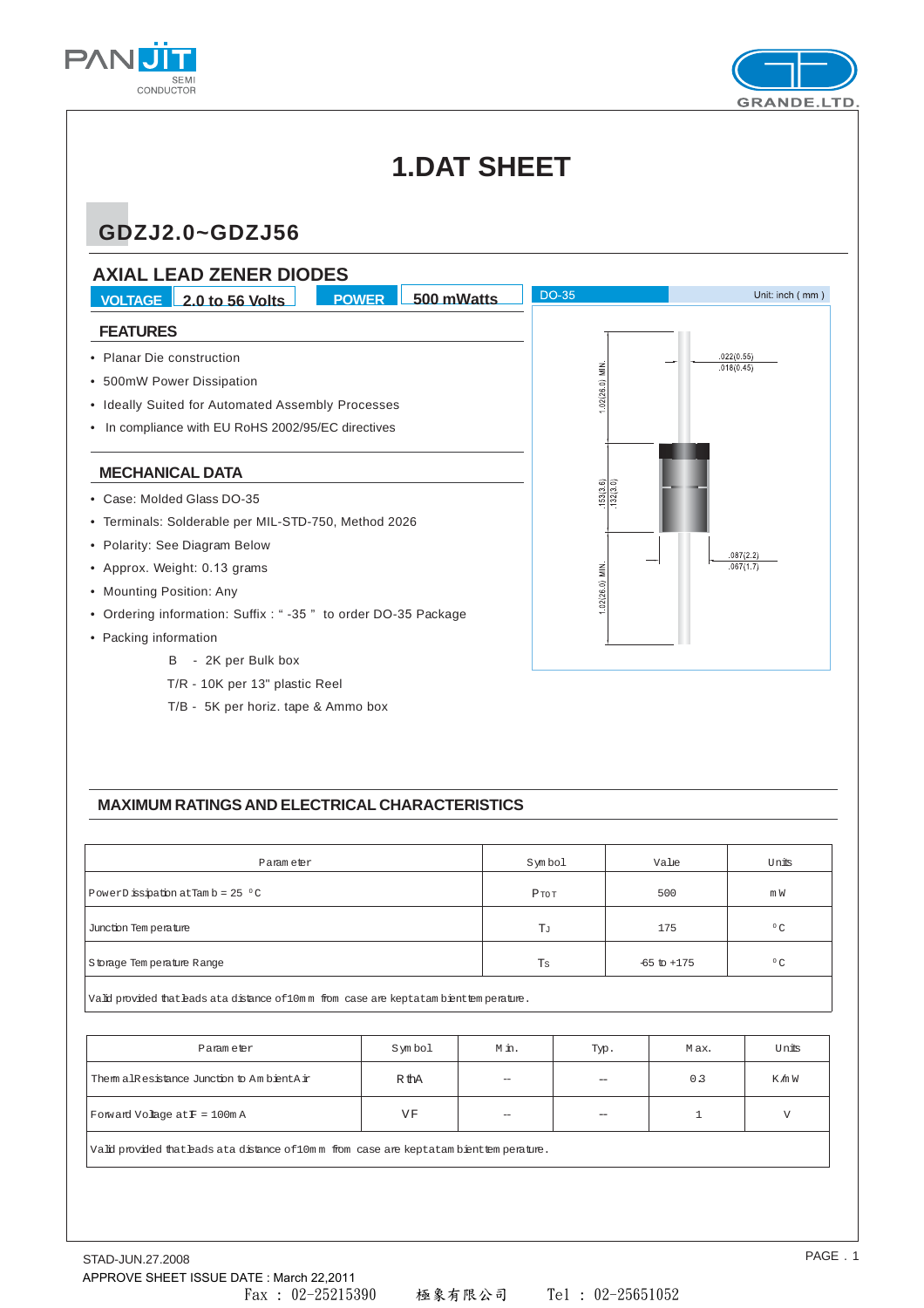STAD-JUN.27.2008 PAGE . 2 APPROVE SHEET ISSUE DATE : March 22,2011

|  | Tel : 02-25651052 |
|--|-------------------|

|                     | Nominal Zener Voltage |          |        |     | Max. Zener Impedance |           | Leakage Current | Marking        |                |                               |
|---------------------|-----------------------|----------|--------|-----|----------------------|-----------|-----------------|----------------|----------------|-------------------------------|
| Part Number         |                       | Vz @ IzT |        |     | ZzT @ IzT            | Zzk @ Izk |                 |                | IR @ VR        | Code                          |
|                     | Nom. V                | Min. V   | Max. V | Ω   | mA                   | Ω         | mA              | μA             | $\vee$         |                               |
| 500 mW Zener Diodes |                       |          |        |     |                      |           |                 |                |                |                               |
| GDZJ 2.0A           | 2                     | 1.88     | 2.1    | 100 | 5                    | 1000      | 0.5             | 120            | 0.5            | <b>Z2A0</b>                   |
| GDZJ 2.0B           | $\overline{2}$        | 2.02     | 2.2    | 100 | 5                    | 1000      | 0.5             | 120            | 0.5            | Z2B0                          |
| GDZJ 2.2A           | 2.2                   | 2.12     | 2.3    | 100 | 5                    | 1000      | 0.5             | 120            | 0.7            | <b>Z2A2</b>                   |
| GDZJ 2.2B           | 2.2                   | 2.22     | 2.41   | 100 | 5                    | 1000      | 0.5             | 120            | 0.7            | Z <sub>2</sub> B <sub>2</sub> |
| GDZJ 2.4A           | 2.4                   | 2.33     | 2.52   | 100 | 5                    | 1000      | 0.5             | 120            | $\mathbf{1}$   | Z2A4                          |
| GDZJ 2.4B           | 2.4                   | 2.43     | 2.63   | 100 | 5                    | 1000      | 0.5             | 120            | $\mathbf{1}$   | Z2B4                          |
| GDZJ 2.7A           | 2.7                   | 2.54     | 2.75   | 110 | 5                    | 1000      | 0.5             | 120            | $\mathbf{1}$   | <b>Z2A7</b>                   |
| GDZJ 2.7B           | 2.7                   | 2.69     | 2.91   | 110 | 5                    | 1000      | 0.5             | 120            | $\mathbf{1}$   | Z <sub>2</sub> B7             |
| GDZJ 3.0A           | 3.0                   | 2.85     | 3.07   | 120 | 5                    | 1000      | 0.5             | 50             | $\mathbf{1}$   | Z3A0                          |
| GDZJ 3.0B           | 3.0                   | 3.01     | 3.22   | 120 | 5                    | 1000      | 0.5             | 50             | $\mathbf{1}$   | Z3B0                          |
| GDZJ 3.3A           | 3.3                   | 3.16     | 3.38   | 120 | 5                    | 1000      | 0.5             | 20             | $\mathbf{1}$   | Z3A3                          |
| GDZJ 3.3B           | 3.3                   | 3.32     | 3.53   | 120 | 5                    | 1000      | 0.5             | 20             | $\mathbf{1}$   | Z3B3                          |
| GDZJ 3.6A           | 3.6                   | 3.46     | 3.7    | 100 | 5                    | 1000      | $\mathbf{1}$    | 10             | $\mathbf{1}$   | Z3A6                          |
| GDZJ 3.6B           | 3.6                   | 3.6      | 3.85   | 100 | 5                    | 1000      | $\mathbf{1}$    | 10             | $\mathbf{1}$   | Z3B6                          |
| GDZJ 3.9A           | 3.9                   | 3.74     | 4.01   | 100 | 5                    | 1000      | $\mathbf{1}$    | 5              | $\mathbf{1}$   | Z3A9                          |
| GDZJ 3.9B           | 3.9                   | 3.89     | 4.16   | 100 | 5                    | 1000      | $\mathbf{1}$    | 5              | $\mathbf{1}$   | Z3B9                          |
| GDZJ 4.3A           | 4.3                   | 4.04     | 4.29   | 100 | 5                    | 1000      | $\mathbf{1}$    | 5              | $\mathbf{1}$   | Z4A3                          |
| GDZJ 4.3B           | 4.3                   | 4.17     | 4.43   | 100 | 5                    | 1000      | $\mathbf{1}$    | 5              | $\mathbf{1}$   | Z4B3                          |
| GDZJ 4.3C           | 4.3                   | 4.3      | 4.57   | 100 | 5                    | 1000      | $\mathbf{1}$    | 5              | $\mathbf{1}$   | Z4C3                          |
| GDZJ 4.7A           | 4.7                   | 4.44     | 4.68   | 90  | 5                    | 900       | $\mathbf{1}$    | 5              | $\mathbf{1}$   | Z4A7                          |
| GDZJ 4.7B           | 4.7                   | 4.55     | 4.8    | 90  | 5                    | 900       | $\mathbf{1}$    | 5              | $\mathbf{1}$   | Z4B7                          |
| GDZJ 4.7C           | 4.7                   | 4.68     | 4.93   | 90  | 5                    | 900       | $\mathbf{1}$    | 5              | $\mathbf{1}$   | Z4C7                          |
| GDZJ 5.1A           | 5.1                   | 4.81     | 5.07   | 80  | 5                    | 800       | $\mathbf{1}$    | 5              | 1.5            | Z5A1                          |
| GDZJ 5.1B           | 5.1                   | 4.94     | 5.2    | 80  | 5                    | 800       | $\mathbf{1}$    | 5              | 1.5            | Z5B1                          |
| GDZJ 5.1C           | 5.1                   | 5.09     | 5.37   | 80  | 5                    | 800       | $\mathbf{1}$    | 5              | 1.5            | Z5C1                          |
| GDZJ 5.6A           | 5.6                   | 5.28     | 5.55   | 60  | 5                    | 500       | $\mathbf{1}$    | 5              | 2.5            | Z5A6                          |
| GDZJ 5.6B           | 5.6                   | 5.45     | 5.73   | 60  | 5                    | 500       | $\mathbf{1}$    | 5              | 2.5            | Z5B6                          |
| GDZJ 5.6C           | 5.6                   | 5.61     | 5.91   | 60  | 5                    | 500       | $\mathbf{1}$    | 5              | 2.5            | Z <sub>5</sub> C <sub>6</sub> |
| GDZJ 6.2A           | 6.2                   | 5.78     | 6.09   | 60  | 5                    | 300       | $\mathbf{1}$    | 5              | 3              | Z6A2                          |
| GDZJ 6.2B           | 6.2                   | 5.96     | 6.27   | 60  | 5                    | 300       | $\mathbf{1}$    | 5              | 3              | Z6B2                          |
| GDZJ 6.2C           | 6.2                   | 6.12     | 6.44   | 60  | 5                    | 300       | $\mathbf{1}$    | 5              | 3              | Z6C2                          |
| GDZJ 6.8A           | 6.8                   | 6.29     | 6.63   | 20  | 5                    | 150       | 0.5             | 2              | 3.5            | Z6A8                          |
| GDZJ 6.8B           | 6.8                   | 6.49     | 6.83   | 20  | 5                    | 150       | 0.5             | 2              | 3.5            | Z6B8                          |
| GDZJ 6.8C           | 6.8                   | 6.66     | 7.01   | 20  | 5                    | 150       | 0.5             | $\overline{c}$ | 3.5            | Z6C8                          |
| GDZJ 7.5A           | 7.5                   | 6.85     | 7.22   | 20  | 5                    | 120       | 0.5             | 0.5            | 4              | Z7A5                          |
| GDZJ 7.5B           | 7.5                   | 7.07     | 7.45   | 20  | 5                    | 120       | 0.5             | 0.5            | 4              | Z7B5                          |
| GDZJ 7.5C           | 7.5                   | 7.29     | 7.67   | 20  | 5                    | 120       | 0.5             | 0.5            | 4              | Z7C5                          |
| GDZJ 8.2A           | 8.2                   | 7.53     | 7.92   | 20  | 5                    | 120       | 0.5             | 0.5            | 5              | Z8A2                          |
| GDZJ 8.2B           | 8.2                   | 7.78     | 8.19   | 20  | 5                    | 120       | 0.5             | 0.5            | 5              | Z8B2                          |
| GDZJ 8.2C           | 8.2                   | 8.03     | 8.45   | 20  | 5                    | 120       | 0.5             | 0.5            | 5              | Z8C2                          |
| GDZJ 9.1A           | 9.1                   | 8.29     | 8.73   | 25  | 5                    | 120       | 0.5             | 0.5            | 6              | Z9A1                          |
| GDZJ 9.1B           | 9.1                   | 8.57     | 9.01   | 25  | 5                    | 120       | 0.5             | 0.5            | 6              | Z9B1                          |
| GDZJ 9.1C           | 9.1                   | 8.83     | 9.3    | 25  | 5                    | 120       | 0.5             | 0.5            | 6              | Z9C1                          |
| GDZJ 10A            | 10                    | 9.12     | 9.59   | 30  | 5                    | 120       | 0.5             | 0.2            | $\overline{7}$ | Z10A                          |
| GDZJ 10B            | 10                    | 9.41     | 9.9    | 30  | 5                    | 120       | 0.5             | 0.2            | 7              | Z <sub>10</sub> B             |
| GDZJ 10C            | 10                    | 9.7      | 10.2   | 30  | 5                    | 120       | 0.5             | 0.2            | 7              | Z10C                          |
| GDZJ 10D            | 10                    | 9.94     | 10.44  | 30  | 5                    | 120       | 0.5             | 0.2            | 7              | Z <sub>1</sub> 0D             |
| GDZJ 11A            | 11                    | 10.18    | 10.71  | 30  | 5                    | 120       | 0.5             | 0.2            | 8              | Z11A                          |
| GDZJ 11B            | 11                    | 10.5     | 11.05  | 30  | 5                    | 120       | 0.5             | 0.2            | 8              | Z11B                          |
| GDZJ 11C            | 11                    | 10.82    | 11.38  | 30  | 5                    | 120       | 0.5             | 0.2            | 8              | Z11C                          |
|                     |                       |          |        |     |                      |           |                 |                |                |                               |

**Nominal Zener Voltage and Construction Construction Construction Max. Zener Impedance and Construction Current Construction Current Construction Current Current Current Current Current Current Current Current Current Curr** 



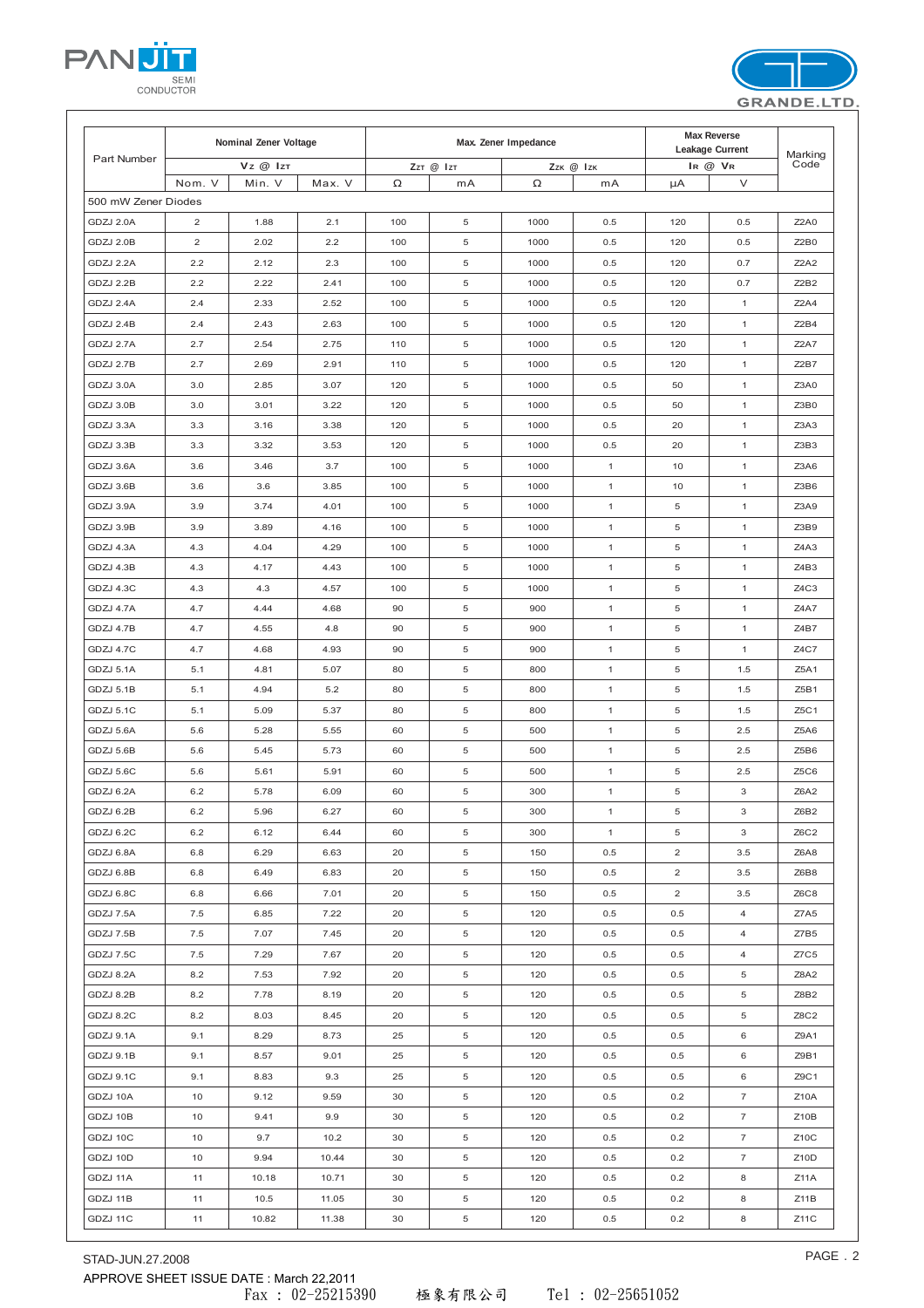|                     | Nominal Zener Voltage |                |        | Max. Zener Impedance |           |                          |                          | Max Reverse<br>Leakage Current |             |                   |
|---------------------|-----------------------|----------------|--------|----------------------|-----------|--------------------------|--------------------------|--------------------------------|-------------|-------------------|
| Part Number         |                       | $Vz \ @$ $IzT$ |        |                      | ZzT @ IzT |                          | Zzk @ Izk                |                                | IR @ VR     | Marking<br>Code   |
|                     | Nom. V                | Min. V         | Max. V | Ω                    | mA        | $\Omega$                 | mA                       | $\mu$ A                        | V           |                   |
| 500 mW Zener Diodes |                       |                |        |                      |           |                          |                          |                                |             |                   |
| GDZJ 12A            | 12                    | 11.13          | 11.71  | 30                   | 5         | 110                      | 0.5                      | 0.2                            | $\mathsf g$ | Z12A              |
| GDZJ 12B            | 12                    | 11.44          | 12.03  | 30                   | 5         | 110                      | 0.5                      | 0.2                            | $\mathsf g$ | Z12B              |
| GDZJ 12C            | 12                    | 11.74          | 12.35  | 30                   | 5         | 110                      | 0.5                      | 0.2                            | $\mathsf g$ | Z12C              |
| GDZJ 13A            | 13                    | 12.11          | 12.75  | 35                   | 5         | 110                      | 0.5                      | 0.2                            | 10          | Z <sub>13</sub> A |
| GDZJ 13B            | 13                    | 12.55          | 13.21  | 35                   | 5         | 110                      | 0.5                      | 0.2                            | 10          | Z13B              |
| GDZJ 13C            | 13                    | 12.99          | 13.66  | 35                   | 5         | 110                      | 0.5                      | 0.2                            | 10          | $Z$ 13 $C$        |
| GDZJ 15A            | 15                    | 13.44          | 14.13  | 40                   | 5         | 110                      | 0.5                      | 0.2                            | 11          | Z15A              |
| GDZJ 15B            | 15                    | 13.89          | 14.62  | 40                   | 5         | 110                      | 0.5                      | 0.2                            | 11          | Z15B              |
| GDZJ 15C            | 15                    | 14.35          | 15.09  | 40                   | 5         | 110                      | 0.5                      | 0.2                            | 11          | Z15C              |
| GDZJ 16A            | 16                    | 14.8           | 15.57  | 40                   | 5         | 150                      | 0.5                      | 0.2                            | 12          | Z16A              |
| GDZJ 16B            | 16                    | 15.25          | 16.04  | 40                   | 5         | 150                      | 0.5                      | 0.2                            | 12          | Z16B              |
| GDZJ 16C            | 16                    | 15.69          | 16.51  | 40                   | 5         | 150                      | 0.5                      | 0.2                            | 12          | Z16C              |
| GDZJ 18A            | 18                    | 16.22          | 17.06  | 45                   | 5         | 150                      | 0.5                      | 0.2                            | 13          | Z18A              |
| GDZJ 18B            | 18                    | 16.82          | 17.7   | 45                   | 5         | 150                      | 0.5                      | 0.2                            | 13          | Z18B              |
| GDZJ 18C            | 18                    | 17.42          | 18.33  | 45                   | 5         | 150                      | 0.5                      | 0.2                            | 13          | Z18C              |
| GDZJ 20A            | 20                    | 18.02          | 18.96  | 55                   | 5         | 200                      | 0.5                      | 0.2                            | 15          | Z20A              |
| GDZJ 20B            | 20                    | 18.63          | 19.59  | 55                   | 5         | 200                      | 0.5                      | 0.2                            | 15          | Z20B              |
| GDZJ 20C            | 20                    | 19.23          | 20.22  | 55                   | 5         | 200                      | 0.5                      | 0.2                            | 15          | Z20C              |
| GDZJ 20D            | 20                    | 19.72          | 20.72  | 55                   | 5         | 200                      | 0.5                      | 0.2                            | 15          | Z20D              |
| GDZJ 22A            | 22                    | 20.15          | 21.2   | 30                   | 5         | 200                      | 0.5                      | 0.2                            | 17          | Z22A              |
| GDZJ 22B            | 22                    | 20.64          | 21.71  | 30                   | 5         | 200                      | 0.5                      | 0.2                            | 17          | Z22B              |
| GDZJ 22C            | 22                    | 21.08          | 22.17  | 30                   | 5         | 200                      | 0.5                      | 0.2                            | 17          | Z22C              |
| GDZJ 22D            | 22                    | 21.52          | 22.63  | 30                   | 5         | 200                      | 0.5                      | 0.2                            | 17          | Z22D              |
| GDZJ 24A            | 24                    | 22.05          | 23.18  | 35                   | 5         | 200                      | 0.5                      | 0.2                            | 19          | Z24A              |
| GDZJ 24B            | 24                    | 22.61          | 23.77  | 35                   | 5         | 200                      | 0.5                      | 0.2                            | 19          | Z24B              |
| GDZJ 24C            | 24                    | 23.12          | 24.31  | 35                   | 5         | 200                      | 0.5                      | 0.2                            | 19          | Z24C              |
| GDZJ 24D            | 24                    | 23.63          | 24.85  | 35                   | 5         | 200                      | 0.5                      | 0.2                            | 19          | Z24D              |
| GDZJ 27A            | 27                    | 24.26          | 25.52  | 45                   | 5         | 250                      | 0.5                      | 0.2                            | 21          | <b>Z27A</b>       |
| GDZJ 27B            | 27                    | 24.97          | 26.26  | 45                   | 5         | 250                      | 0.5                      | 0.2                            | 21          | Z27B              |
| GDZJ 27C            | 27                    | 25.63          | 26.95  | 45                   | 5         | 250                      | 0.5                      | 0.2                            | 21          | Z27C              |
| GDZJ 27D            | 27                    | 26.29          | 27.64  | 45                   | 5         | 250                      | 0.5                      | 0.2                            | 21          | <b>Z27D</b>       |
| GDZJ 30A            | 30                    | 26.99          | 28.39  | 55                   | 5         | 250                      | 0.5                      | 0.2                            | 23          | Z30A              |
| GDZJ 30B            | 30                    | 27.7           | 29.13  | 55                   | 5         | 250                      | 0.5                      | 0.2                            | 23          | Z30B              |
| GDZJ 30C            | 30                    | 28.36          | 29.82  | 55                   | 5         | 250                      | 0.5                      | 0.2                            | 23          | Z30C              |
| GDZJ 30D            | 30                    | 29.02          | 30.51  | 55                   | 5         | 250                      | 0.5                      | 0.2                            | 23          | Z30D              |
| GDZJ 33A            | 33                    | 29.68          | 31.22  | 65                   | 5         | 250                      | 0.5                      | 0.2                            | 25          | Z33A              |
| GDZJ 33B            | 33                    | 30.32          | 31.88  | 65                   | 5         | 250                      | 0.5                      | 0.2                            | 25          | Z33B              |
| GDZJ 33C            | 33                    | 30.90          | 32.5   | 65                   | 5         | 250                      | 0.5                      | 0.2                            | 25          | Z33C              |
| GDZJ 33D            | 33                    | 31.49          | 33.11  | 65                   | 5         | 250                      | 0.5                      | 0.2                            | 25          | Z33D              |
| GDZJ 36A            | 36                    | 32.14          | 33.79  | 75                   | 5         | 250                      | 0.5                      | 0.2                            | 27          | Z36A              |
| GDZJ 36B            | 36                    | 32.79          | 34.49  | 75                   | 5         | 250                      | 0.5                      | 0.2                            | 27          | Z36B              |
|                     |                       |                |        |                      |           | 250                      | 0.5                      |                                |             | Z36C              |
| GDZJ 36C            | 36                    | 33.4           | 35.13  | 75                   | 5         |                          |                          | 0.2                            | 27          |                   |
| GDZJ 36D            | 36                    | 34.01          | 35.77  | 75                   | 5         | 250                      | 0.5                      | 0.2                            | 27          | Z36D              |
| GDZJ 39A            | 39                    | 34.68          | 36.47  | 85                   | 5         | 250                      | 0.5                      | 0.2                            | 30          | Z39A              |
| GDZJ 39B            | 39                    | 35.36          | 37.19  | 85                   | 5         | 250                      | 0.5                      | 0.2                            | 30          | Z39B              |
| GDZJ 39C            | 39                    | 36             | 37.85  | 85                   | 5         | 250                      | 0.5                      | 0.2                            | 30          | Z39C              |
| GDZJ 39D            | 39                    | 36.63          | 38.52  | 85                   | 5         | 250                      | 0.5                      | 0.2                            | 30          | Z39D              |
| GDZJ 43             | 43                    | 40             | 45     | 90                   | 5         | $\sim$                   | $\sim$                   | 0.2                            | 33          | Z43               |
| GDZJ 47             | 47                    | 44             | 49     | 90                   | 5         | $\blacksquare$           | $\equiv$                 | 0.2                            | 36          | Z47               |
| GDZJ 51             | 51                    | 48             | 54     | 110                  | 5         | $\overline{\phantom{a}}$ | $\overline{\phantom{a}}$ | 0.2                            | 39          | Z51               |
| GDZJ 56             | 56                    | 53             | 60     | 110                  | 5         | $\overline{\phantom{a}}$ | $\overline{\phantom{a}}$ | 0.2                            | 43          | Z56               |



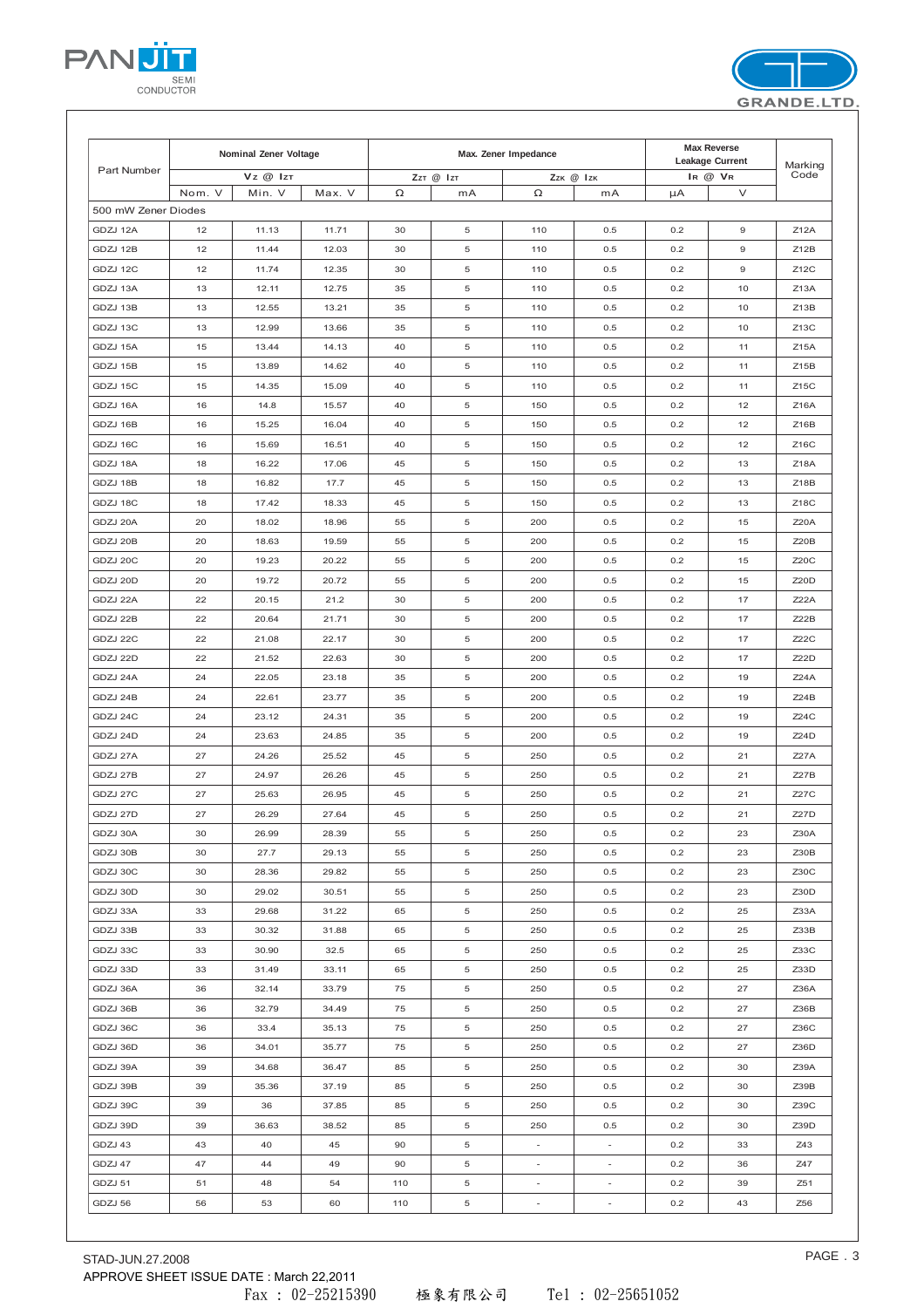





APPROVE SHEET ISSUE DATE : March 22,2011

Fax : 02-25215390 極象有限公司 Tel : 02-25651052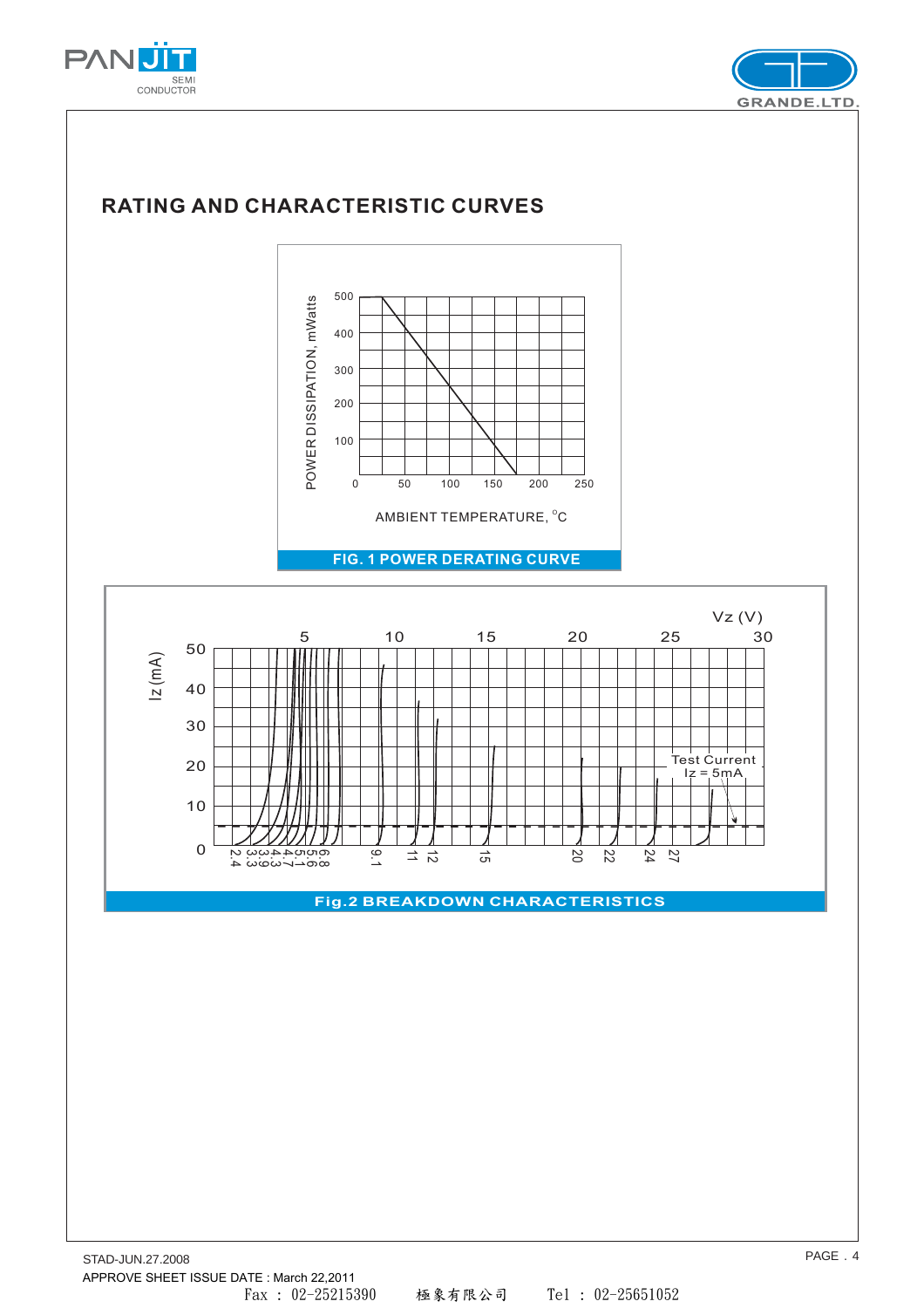



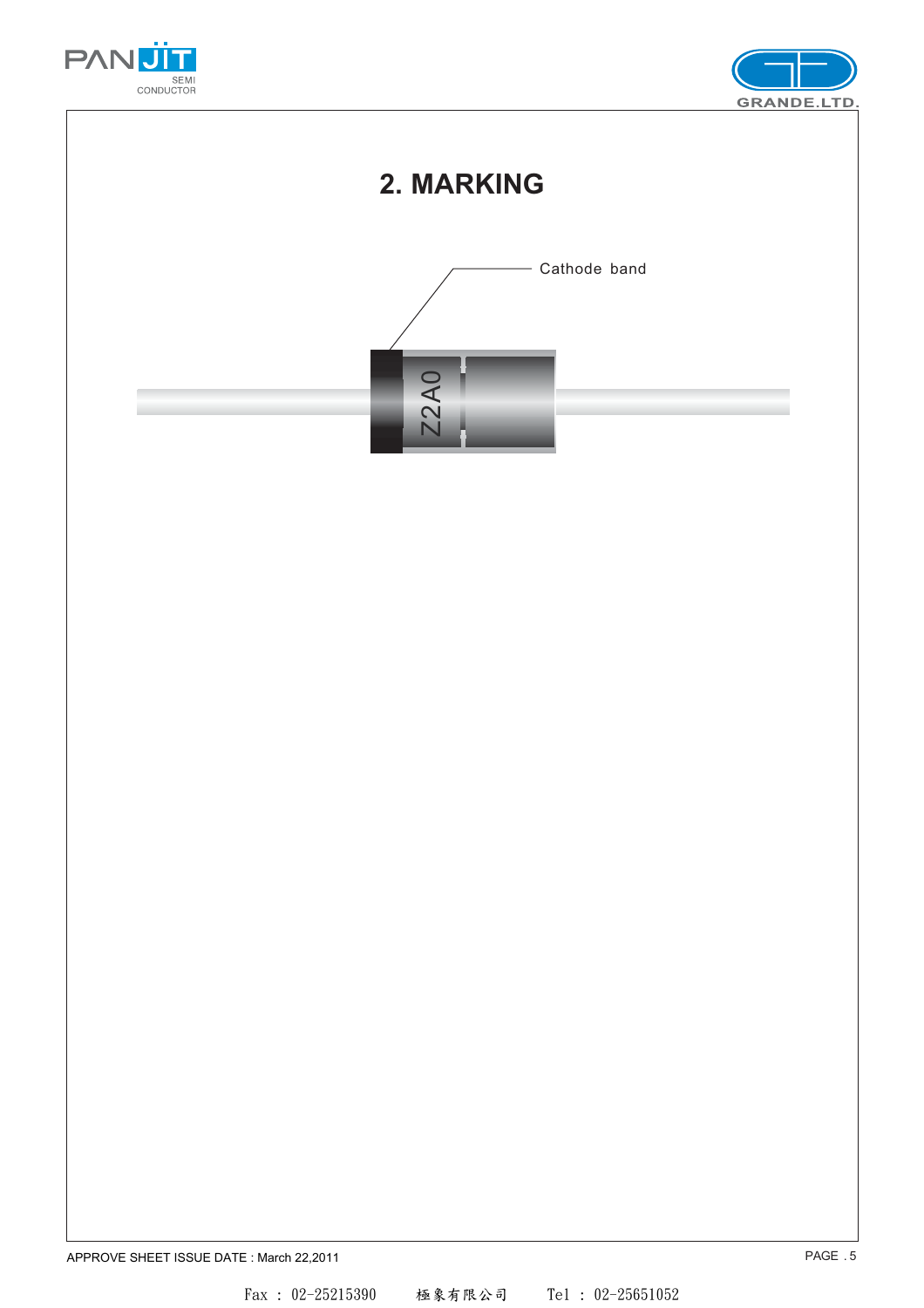



# **3. TAPING**

Axial lead devices are packed in accordance with EIA standard RS-296-E and specifications given below.

| COMPONENT OUTLINE | COMPONENT PITCH A | INTER TAPE PITCH B | CUMULATIVE PITCH  |
|-------------------|-------------------|--------------------|-------------------|
|                   | $± 0.5$ mm        | $± 1.5$ mm         | <b>TOLERANCE</b>  |
| $DO-35$           | $5.0 \text{ mm}$  | $52.0$ mm          | 2.0 mm / 20 pitch |



| <b>ITEM</b>         | SYMBOL | SPECIFICATIONS(mm) | SPECIFICATIONS(inch) |  |
|---------------------|--------|--------------------|----------------------|--|
| Component alignment |        | $1.2$ max          | $0.048$ max          |  |
| Tape width          |        | $6.0 + 0.4$        | $0.236 \pm 0.016$    |  |
| Exposed adhesive    | F      | $0.8$ max          | $0.032$ max          |  |
| Body eccentricity   | L1-L2  | 1.0 <sub>max</sub> | $0.040$ max          |  |

#### NOTES:

1. Each component lead shall be sandwiched between tapes for a minimum of 3.2mm (0.126")

2.The reel width ' w ' for 26mm taping is 5.0±1.0mm (1.97"±0.04")

APPROVE SHEET ISSUE DATE : March 22,2011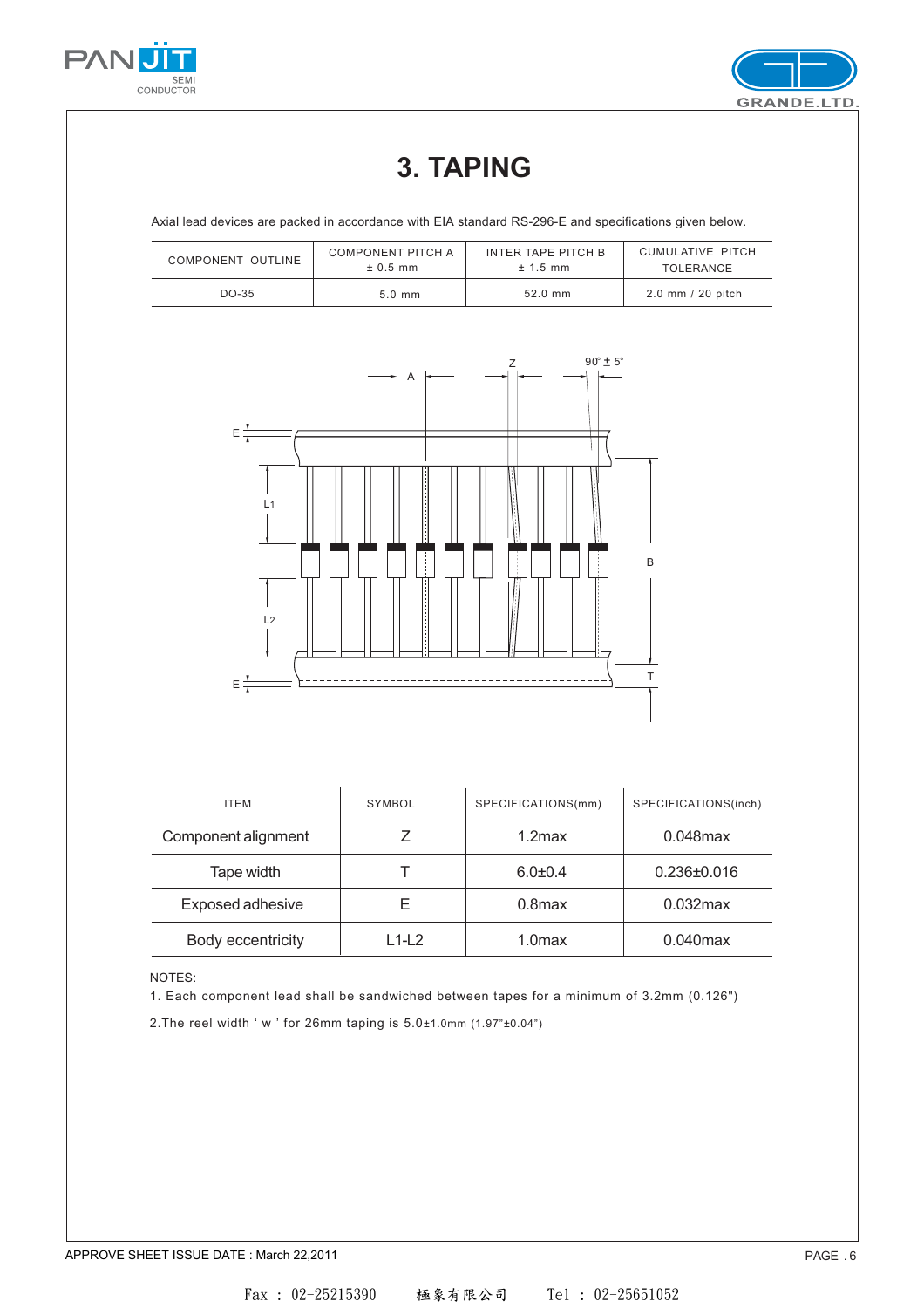





APPROVE SHEET ISSUE DATE : March 22,2011

Fax : 02-25215390 極象有限公司 Tel : 02-25651052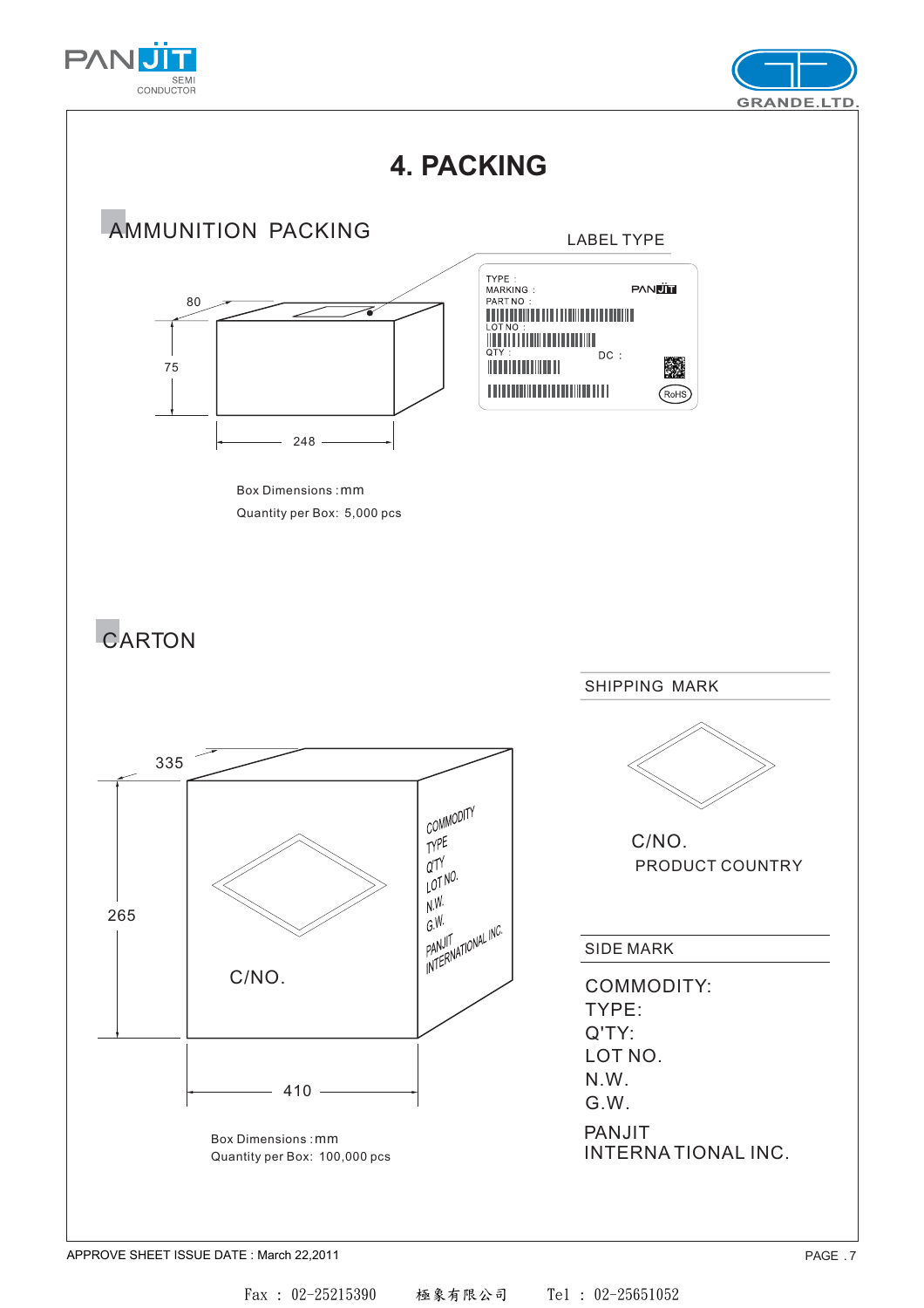



# **Packing Specifications**

| Package             | Reel<br><b>Size</b> | Reel   | Component<br>Space      | <b>Tape</b><br>Space | Reel<br><b>Dia</b> | <b>Carton Size</b> | Carton  | Approx.<br><b>Gross</b><br>Weight |
|---------------------|---------------------|--------|-------------------------|----------------------|--------------------|--------------------|---------|-----------------------------------|
|                     | (inch)              | (pcs)  | (m/m)                   | (m/m)                | (m/m)              | (m/m)              | (EA)    | (Kg)                              |
| <b>Reel Packing</b> |                     |        |                         |                      |                    |                    |         |                                   |
| DFN <sub>2L</sub>   | $\overline{7}$      | 8,000  | $\overline{2}$          | 8                    | 178                | 390 x 270 x 400    | 640,000 | 8.6                               |
| DFN <sub>3L</sub>   | $\overline{7}$      | 8,000  | $\overline{2}$          | 8                    | 178                | 390 x 270 x 400    | 640,000 | 8.6                               |
| <b>SOD-123</b>      | $\overline{7}$      | 3,000  | 4                       | 8                    | 178                | 390 x 270 x 400    | 240,000 | 9.9                               |
|                     | 13                  | 10,000 | $\overline{\mathbf{4}}$ | 8                    | 330                | 375 x 360 x 213    | 120,000 | 6.5                               |
| SOD-123FL           | $\overline{7}$      | 3,000  | $\overline{\mathbf{4}}$ | $\bf 8$              | 178                | 390 x 270 x 400    | 240,000 | 10.6                              |
|                     | 13                  | 10,000 | $\overline{4}$          | 8                    | 330                | 375 x 360 x 213    | 120,000 | 7.2                               |
| SOD-123HE           | $\overline{7}$      | 3,000  | 4                       | 8                    | 178                | 390 x 270 x 400    | 240,000 | 12.4                              |
|                     | 13                  | 10,000 | $\overline{\mathbf{4}}$ | 8                    | 330                | 375 x 360 x 213    | 120,000 | 8.1                               |
| <b>SOD-323</b>      | $\overline{7}$      | 5,000  | $\overline{\mathbf{4}}$ | 8                    | 178                | 390 x 270 x 400    | 400,000 | 9.4                               |
|                     | 13                  | 12,000 | $\overline{\mathbf{4}}$ | 8                    | 330                | 375 x 360 x 213    | 144,000 | 5.9                               |
| SOD-523             | $\overline{7}$      | 5,000  | $\overline{\mathbf{4}}$ | 8                    | 178                | 390 x 270 x 400    | 400,000 | 9.1                               |
|                     | 13                  | 12,000 | $\overline{\mathbf{4}}$ | 8                    | 330                | 375 x 360 x 213    | 144,000 | 5.4                               |
| <b>SOD-723</b>      | $\overline{7}$      | 8,000  | $\overline{2}$          | 8                    | 178                | 390 x 270 x 400    | 640,000 | 8.5                               |
| SOD-923             | $\overline{7}$      | 8,000  | $\overline{2}$          | 8                    | 178                | 390 x 270 x 400    | 640,000 | 7.7                               |
|                     | $\overline{7}$      | 3,000  | $\overline{\mathbf{4}}$ | 8                    | 178                | 390 x 270 x 400    | 240,000 | 9.8                               |
| <b>SOT-23</b>       | 13                  | 12,000 | $\overline{\mathbf{4}}$ | $\bf 8$              | 330                | 375 x 360 x 213    | 144,000 | $\overline{7}$                    |
| SOT-23 (ESD)        | $\overline{7}$      | 3,000  | 4                       | 8                    | 178                | 455 x 270 x 440    | 240,000 | 9.9                               |
| <b>SOT-23 5L</b>    | $\overline{7}$      | 3,000  | $\overline{\mathbf{4}}$ | 8                    | 178                | 390 x 270 x 400    | 240,000 | 14.5                              |
|                     | 13                  | 10,000 | $\overline{\mathbf{4}}$ | 8                    | 330                | 375 x 360 x 213    | 120,000 | 7.9                               |
|                     | $\overline{7}$      | 3,000  | $\overline{\mathbf{4}}$ | 8                    | 178                | 390 x 270 x 400    | 240,000 | 14.5                              |
| SOT-23 6L           | 13                  | 10,000 | $\overline{\mathbf{4}}$ | 8                    | 330                | 375 x 360 x 213    | 120,000 | 7.9                               |
|                     | $\overline{7}$      | 3,000  | $\overline{\mathbf{4}}$ | 8                    | 178                | 390 x 270 x 400    | 240,000 | 7.9                               |
| <b>SOT-323</b>      | 13                  | 12,000 | 4                       | 8                    | 330                | 375 x 360 x 213    | 144,000 | 6.1                               |
| SOT-323 (ESD)       | $\overline{7}$      | 3,000  | $\overline{\mathbf{4}}$ | 8                    | 178                | 455 x 270 x 440    | 240,000 | 9.4                               |
|                     | $\overline{7}$      | 3,000  | $\overline{\mathbf{4}}$ | 8                    | 178                | 390 x 270 x 400    | 240,000 | 10                                |
| SOT-353             | 13                  | 10,000 | $\overline{\mathbf{4}}$ | 8                    | 330                | 375 x 360 x 213    | 120,000 | 7.2                               |
|                     | 7                   | 3,000  | $\overline{\mathbf{4}}$ | 8                    | 178                | 390 x 270 x 400    | 240,000 | 10.2                              |
| SOT-363             | 13                  | 10,000 | $\overline{\mathbf{4}}$ | 8                    | 330                | 375 x 360 x 213    | 120,000 | 7.1                               |
| SOT-363 (ESD)       | $\overline{7}$      | 3,000  | $\overline{\mathbf{4}}$ | 8                    | 178                | 455 x 270 x 440    | 240,000 | 10                                |
| SOT-523             | $\overline{7}$      | 4,000  | 4                       | 8                    | 178                | 390 x 270 x 400    | 320,000 | 10                                |
|                     | $\overline{7}$      | 4,000  | $\overline{\mathbf{4}}$ | 8                    | 178                | 390 x 270 x 400    | 320,000 | 9.4                               |
| SOT-543             | 13                  | 10,000 | $\overline{\mathbf{4}}$ | 8                    | 330                | 375 x 360 x 213    | 120,000 | 5.2                               |
|                     | $\overline{7}$      | 4,000  | 4                       | 8                    | 178                | 390 x 270 x 400    | 320,000 | 9.4                               |
| SOT-553             | 13                  | 10,000 | 4                       | 8                    | 330                | 375 x 360 x 213    | 120,000 | 5.2                               |
|                     | 7                   | 4,000  | $\overline{\mathbf{4}}$ | 8                    | 178                | 390 x 270 x 400    | 320,000 | 9.4                               |
| SOT-563             | 13                  | 10,000 | $\overline{4}$          | 8                    | 330                | 375 x 360 x 213    | 120,000 | 5.2                               |
| SOIC-08             | 13                  | 3,000  | 8                       | 12                   | 330                | 375 x 360 x 213    | 48,000  | 14.2                              |

APPROVE SHEET ISSUE DATE : March 22,2011 **PAGE . 8**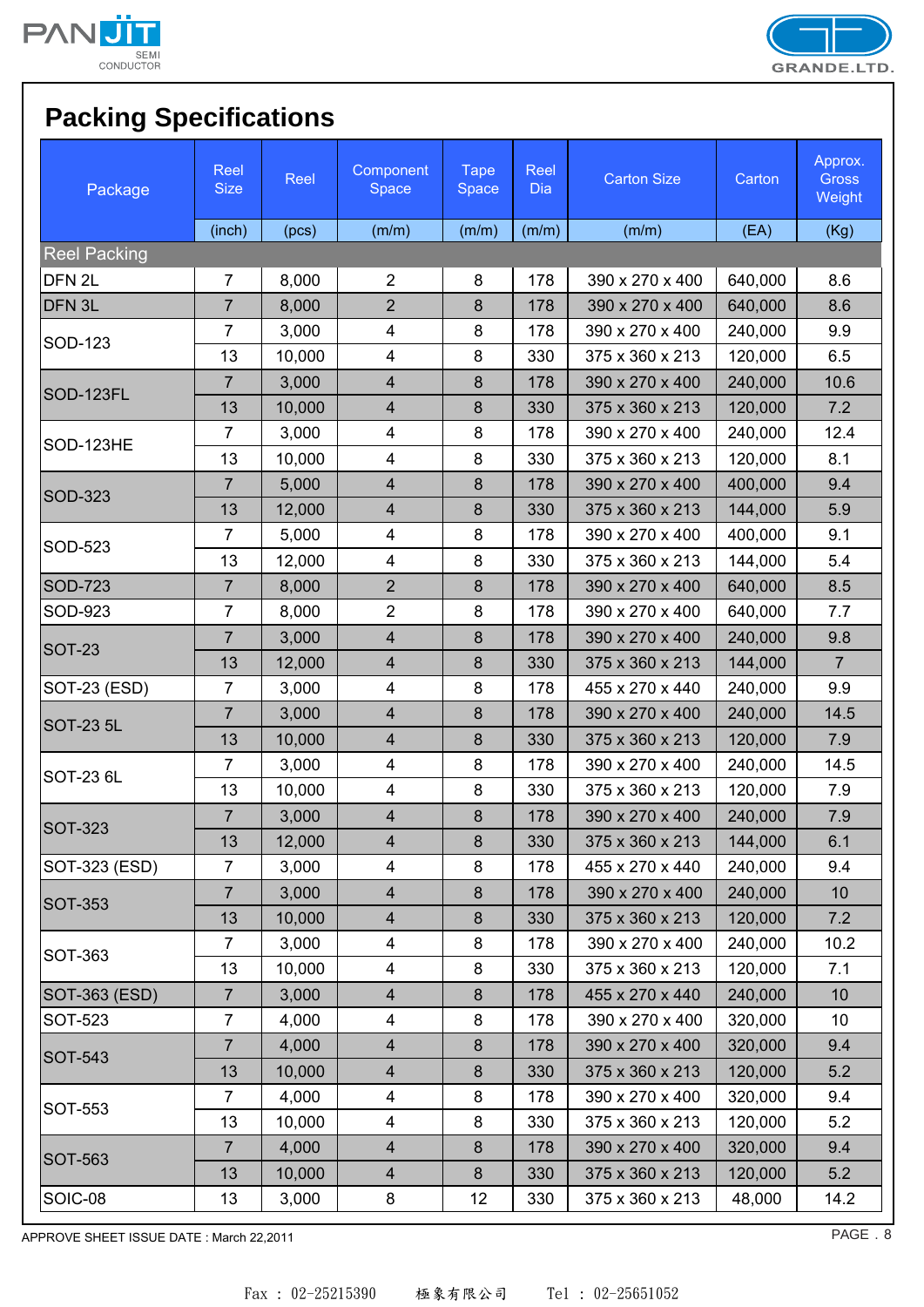



# **Packing Specifications**

| Package              | Reel<br><b>Size</b>      | Reel   | Component<br>Space      | <b>Tape</b><br>Space     | Reel<br>Dia | <b>Carton Size</b> | Carton  | Approx.<br><b>Gross</b><br>Weight |
|----------------------|--------------------------|--------|-------------------------|--------------------------|-------------|--------------------|---------|-----------------------------------|
|                      | (inch)                   | (pcs)  | (m/m)                   | (m/m)                    | (m/m)       | (m/m)              | (EA)    | (Kg)                              |
| <b>Reel Packing</b>  |                          |        |                         |                          |             |                    |         |                                   |
| A-405                | $\overline{\phantom{a}}$ | 5,000  | 5                       | 52                       | 330         | 340 x 340 x 410    | 25,000  | 7.79                              |
| <b>DO-15</b>         |                          | 4,000  | 5                       | 52                       | 330         | 340 x 340 x 410    | 20,000  | 11.4                              |
| <b>DO-201AD</b>      | $\overline{\phantom{0}}$ | 1,250  | 10                      | 52                       | 330         | 340 x 340 x 410    | 6,250   | 9.2                               |
| <b>DO-201AE</b>      | $\overline{\phantom{0}}$ | 1,250  | 10                      | 52                       | 330         | 340 x 340 x 410    | 6,250   | 9.2                               |
| DO-34                | 15                       | 10,000 | 5                       | 52                       | 360         | 360 x 360 x 395    | 50,000  | 10.1                              |
| <b>DO-35</b>         | 15                       | 10,000 | 5                       | 52                       | 360         | 360 x 360 x 395    | 50,000  | 11.2                              |
| DO-41                | $\overline{\phantom{0}}$ | 5,000  | 5                       | 52                       | 330         | 340 x 340 x 410    | 25,000  | 10.2                              |
| <b>DO-41G</b>        | 15                       | 5,000  | 5                       | 52                       | 360         | 360 x 360 x 395    | 25,000  | 10.9                              |
| <b>MDI</b>           | 13                       | 3,000  | 8                       | 12                       | 330         | 375 x 360 x 390    | 48,000  | 14.7                              |
| MELF/DL-41           | $\overline{7}$           | 1,500  | $\overline{\mathbf{4}}$ |                          | 178         | 385 x 380 x 260    | 84,000  | 18.3                              |
|                      | 13                       | 5,000  | $\overline{4}$          | $\overline{\phantom{a}}$ | 330         | 360 x 360 x 395    | 100,000 | 23.5                              |
| <b>MICRO-MELF</b>    | $\overline{7}$           | 2,500  | 4                       | $\overline{\phantom{a}}$ | 178         | 385 x 380 x 260    | 200,000 | 9.3                               |
|                      | 13                       | 10,000 | $\overline{\mathbf{4}}$ |                          | 330         | 360 x 360 x 395    | 200,000 | 11.5                              |
| MINI-MELF/LL-34      | $\overline{7}$           | 2500   | $\overline{4}$          |                          | 178         | 385 x 380 x 260    | 200,000 | 12.7                              |
|                      | 13                       | 10,000 | 4                       | $\overline{\phantom{a}}$ | 330         | 360 x 360 x 395    | 200,000 | 14.6                              |
| <b>MICRO DIP/TDI</b> | $\overline{7}$           | 1000   | 8                       | 12                       | 178         | 390 x 240 x 420    | 40,000  | 9.5                               |
|                      | 13                       | 4000   | 8                       | 12                       | 330         | 375 x 360 x 390    | 64,000  | 17                                |
| P-600                | L.                       | 800    | 10                      | 52                       | 330         | 340 x 340 x 410    | 4,000   | 9.9                               |
| QUADRO-MELF          | 13                       | 10,000 | 4                       | $\overline{\phantom{a}}$ | 330         | 360 x 360 x 395    | 200,000 | 14.9                              |
|                      | $\overline{7}$           | 2,500  | 4                       | $\overline{\phantom{a}}$ | 178         | 385 x 380 x 260    | 200,000 | 13.3                              |
| $R-1$                |                          | 5,000  | 5                       | 52                       | 330         | 340 x 340 x 410    | 25,000  | 7.8                               |
| <b>SDIP</b>          | 13                       | 1,500  | 12                      | 16                       | 330         | 375 x 360 x 390    | 21,000  | 14.3                              |
|                      | 7                        | 1,800  | 4                       | 12                       | 178         | 390 x 240 x 420    | 100,800 | 13                                |
| SMA(W)               | 13                       | 7,500  | $\overline{\mathbf{4}}$ | 12                       | 330         | 355 x 355 x 400    | 150,000 | 20.4                              |
|                      | $\overline{7}$           | 1,800  | 4                       | 12                       | 178         | 390 x 240 x 420    | 72,000  | 10                                |
| SMA/DO-214AC         | 13                       | 7,500  | $\overline{\mathbf{4}}$ | 12                       | 330         | 375 x 360 x 390    | 120,000 | 17.4                              |
|                      | $\overline{7}$           | 500    | 8                       | 12                       | 178         | 390 x 240 x 420    | 20,000  | 6.5                               |
| SMB/DO-214AA         | 13                       | 3,000  | $\bf 8$                 | 12                       | 330         | 375 x 360 x 390    | 48,000  | 13.2                              |
|                      | $\overline{7}$           | 500    | 8                       | 16                       | 178         | 390 x 240 x 420    | 15,000  | 8.4                               |
| SMC/DO-214AB         | 13                       | 3,000  | 8                       | 16                       | 330         | 375 x 360 x 390    | 42,000  | 18                                |
| TO-252/DPAK          | 13                       | 3,000  | $\bf 8$                 | 16                       | 330         | 375 x 360 x 390    | 42,000  | 18.8                              |
| $TO-263/D2PAK$       | 13                       | 800    | 16                      | 24                       | 330         | 375 x 360 x 390    | 6,400   | 14.5                              |

APPROVE SHEET ISSUE DATE : March 22,2011 **PAGE .** 9